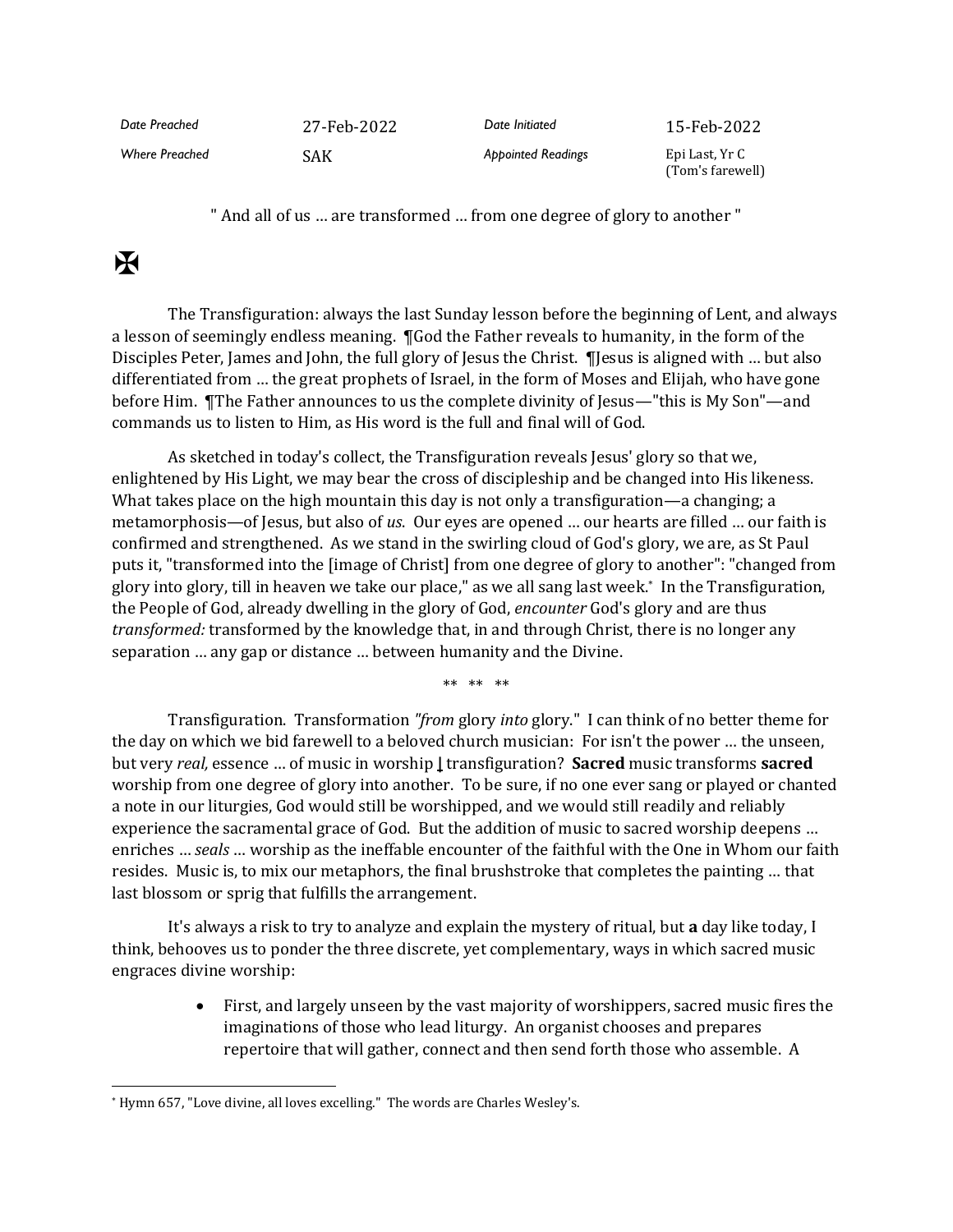priest and a musician pick up and put down six or seven … or even ten or twelve … different hymns before landing on the three that sing the tenor of the day most compellingly. The choir director sifts the library for the one anthem that will illuminate the Word of God, read and preached, still further in the hearts of those who've heard it … and the choir grapples with how to shine this light most brightly: transcending mere pitch and rhythm to harness a spectrum of physical, artistic emotional powers that will join the fire of the music to that of the Holy Spirit. >> The glory of the music written on the page begins to find a voice.

• Then, every time we, as the Body of Christ, sing a hymn or a canticle ... every time we chant a psalm or intone a great "Amen" … we *ourselves* are swept up in—and *transformed by*—the glory of sung praise. We worship more wholly: more bodily, more directly, more human-ly. We set inert words-on-a-page ringing through creation. We proclaim what we believe with our fullest faculties. Our faith transcends both the physical and the intellectual boundaries of our heads, to vibrate and pulse and resonate through our whole bodies. During the few brief moments of a hymn or a psalm or a *Sanctus,* our faith kindles every fiber of our being … plucks every note of our compass.

>> The glory embedded in the words and music we sing and hear seizes our spirits and climbs us to heaven.

• And then ... lifted by the glory in and of the music we are making; ascending to the supernal … the most glorious transformation of all: Opened by a sacred power we know, but cannot name … guided by a divine force we sense, but cannot control … we encounter the presence and power of the Holy Spirit. When, in our playing, our singing, our chanting, our listening, we pierce the drab limits of decorum and propriety that burden and ground so much of our daily existence … ¶when we risk playing a piece that's maybe a little too difficult … ¶when we commit to an anthem we may not really care for … ¶when we belt out a hymn with unalloyed joy, its verbal and tonal images mutually carrying and crossing and consummating … then—*then*—we burst the rigid shells of our too-human reserve, and the Holy Spirit floods our whole being, in wave after glorious wave. We are the angels in the Bethlehem sky … and surrounding the throne of Christ in Heaven: >> We transcend the flattened, stifled reality we call "time" and burst into the infinite, swirling cloud of God's glory, echoing ethereally throughout all times and all places.

\*\* \*\* \*\*

Every single day for the last 10-plus years … and longer still at both Kent School and South Kent School … Tom Holcombe has devoted his energy, his training, his talent and his artistry to liberating the transfigurational glory … at once, both transformative and transcendent … of liturgical music for those gathered for divine worship. He has selected and rehearsed, composed and arranged, practiced and learned, taught and shaped and honed countless preludes, postludes, anthems, psalms and hymns not only to give glory to God … but also that God's people might be transported—transposed—into the glory of God.